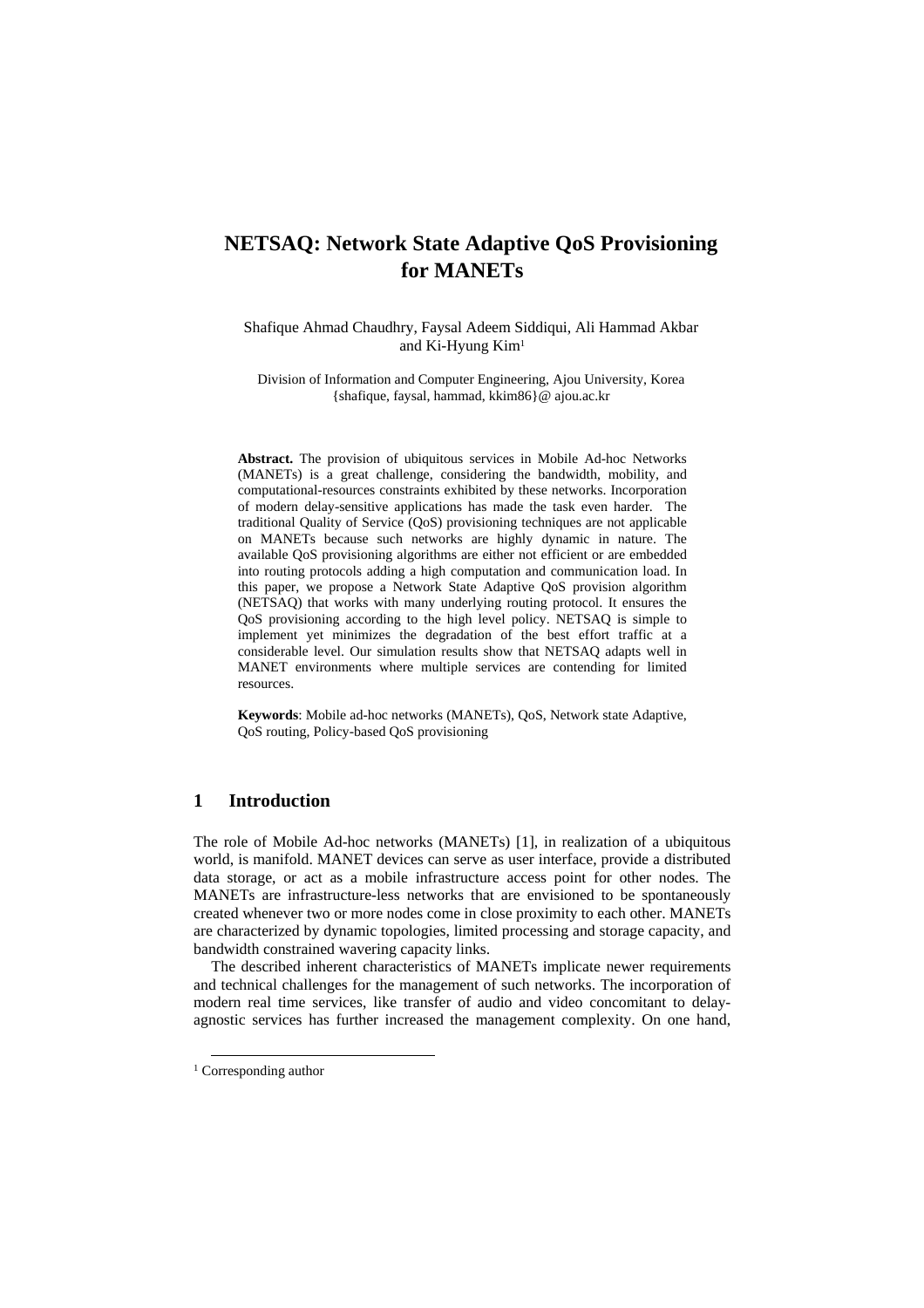MANET nodes have limited resources to share amongst contending services, on the other hand such services need and expect high priority on the network in order to meet higher user expectations about their reliability and quality.

In order to meet QoS requirements, network managers can attempt to negotiate, reserve and hard-set capacity for certain types of services (hard QoS), or just prioritize data without reserving any "capacity setting" (soft QoS). Hard QoS can not be provided in ad hoc networks due to their dynamic nature. Therefore soft QoS [2] is provided in ad hoc networks using the QoS routing protocols and the IP Differentiated Services (DiffServ) framework. Mechanisms such as Integrated Services (IntServ) that emphasize on flow reservation cannot be implemented per se, in ad hoc networks because of the resource limitations and dynamic network conditions. DiffServ that provides aggregated classes of services may be a possible solution but necessitates some adaptation in order to be applicable in a completely dynamic topology.

Many QoS routing protocols have been proposed for wireless networks. One of the commonalities of these studies is that these routing protocols reserve the resources dynamically from source to destination before the application flow starts. If route breaks due to mobility, same procedure is repeated before a new route is established. Traditional MANET routing protocols do repair the broken path automatically but QoS violations can still occur even if the path is not broken due to mobility and interference etc. Very few QoS routing protocols for MANETs have considered this phenomenon such as [3]-[7]. The QoS routing protocols for MANETs are actually modifications of existing routing protocols to support QoS functionality. As a result, these QoS routing protocols utilize a lot of MANETs' resources and are heavier than traditional protocols [8].

In this paper we propose Network State Adaptive QoS provisioning algorithm (NETSAQ) that provides soft QoS without making resource reservations. It implements the high-level policies for QoS provisioning. NETSAQ is independent of routing protocols and can integrate with most of the routing protocols. On one hand it provides the high level control in form of policies and on the other hand it is independent of underlying routing protocol. Our simulation results show that its performance is a compromise between QoS routing and normal (best-effort) routing. NETSAQ avoids the degradation of best effort traffic, which is observed in many QoS routing schemes, while still providing minimum QoS guarantees for applications.

## **2 Related Work**

Ensuring QoS through routing is relatively a new issue when it comes to MANETs. QoS routing protocols aim to search for routes with sufficient resources to satisfy initiating applications. The QoS routing protocols work closely with the resource management module in order to set up paths through a list of mobile nodes to meet the end-to-end service requirements in terms of bandwidth, delay, jitter, and loss, etc. The computational and communication cost of QoS routing is known to be fairly high and it has raised the questions whether or not should it be tackled in MANETs.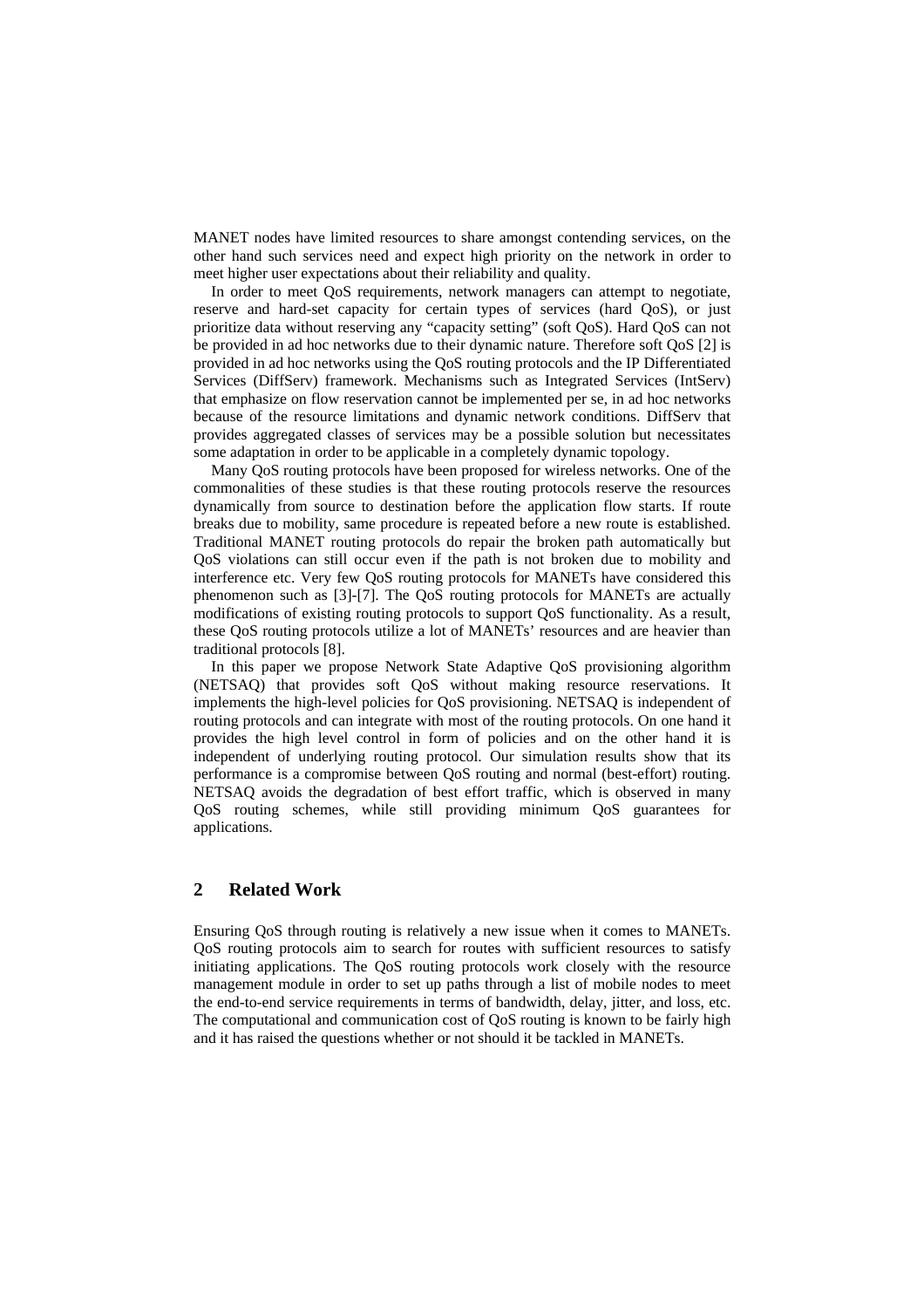Many proposals have been made for QoS provisioning in MANETs. The In band Signaling (INSIGNIA) [3], Stateless Wireless Ad hoc Networks (SWAN) [4], Core Extraction Distributed Ad Hoc Routing (CEDAR) [5], Adaptive Source Routing (QoS-ASR) [6], and Quality of Service for Ad hoc Optimized Link State Routing Protocol (QOLSR) [7] are examples of QoS-routing proposals. We have summarized various parameters to have an insight into the important features provided by these protocols. Table 1 describes the distinguishing features of these protocols.

|                                                        | <b>OOLSR</b>                                        | <b>OoS-ASR</b>                                      | <b>INSIGNIA</b>                                     | <b>SWAN</b>                                         | <b>NETSAO</b>                         |
|--------------------------------------------------------|-----------------------------------------------------|-----------------------------------------------------|-----------------------------------------------------|-----------------------------------------------------|---------------------------------------|
| <b>QoS</b> type                                        | Fixed                                               | Fixed                                               | Dynamic<br>(degrade to best)<br>effort)             | Fixed                                               | Dynamic<br>(degrade to min)<br>OoS    |
| <b>QoS</b><br>parameters                               | Delay,<br>bandwidth                                 | Delay,<br>bandwidth,<br>packet loss                 | Bandwidth                                           | Bandwidth                                           | Delay,<br>bandwidth,<br>packet loss   |
| <b>Admission</b><br>Control                            | Yes                                                 | Yes                                                 | N <sub>0</sub>                                      | Yes                                                 | Yes                                   |
| <b>Resource</b><br><b>Reservation</b>                  | Priori soft and<br>posteriori hard<br>reservation   | Priori hard<br>reservation                          | Posteriori soft<br>reservation                      | Priori hard<br>reservation                          | Posteriori hard<br>reservation        |
| Complexity                                             | High                                                | Highest                                             | Low                                                 | High                                                | Low                                   |
| <b>Application</b><br>level support                    | N <sub>0</sub>                                      | N <sub>0</sub>                                      | Yes                                                 | N <sub>0</sub>                                      | Yes                                   |
| <b>Nodes doing</b><br>rerouting due<br>to interference | Source and<br>intermediate<br>nodes                 | Source                                              | Source and<br>intermediate<br>nodes                 | Source                                              | <b>Source</b>                         |
| <b>Nodes</b><br>measuring<br><b>OoS</b>                | Source,<br>destination and<br>intermediate<br>nodes | Source,<br>destination and<br>intermediate<br>nodes | Source,<br>destination and<br>intermediate<br>nodes | Source.<br>destination and<br>intermediate<br>nodes | Source and<br>destination             |
| <b>OoS</b> violation<br>rerouting                      | Path break and<br>path<br>degradation               | Path break and<br>path<br>degradation               | Path break                                          | Path break and<br>path<br>degradation               | Path break and<br>path<br>degradation |
| <b>Best effort</b><br>traffic drop<br>probability      | High                                                | Highest                                             | Lowest<br>(admitted)                                | Low (rate<br>decreased<br>gradually)                | Low (Adaptive<br>QoS                  |

**Table 1.** Comparison with QoS routing protocols

### **3 System Model and Assumptions**

The system model for NETSAQ can best be implemented by an autonomous policy based network management architecture that provides a multi-tier management [9]. In this work we have proposed an architecture for cluster based MANETs. Each cluster head is equipped with a Domain Policy Manager (DPM). The DPM is responsible to monitor the overall status of the MANET; making, updating and distributing the network wide policies for the cluster and correspondingly deploy policies on the MANET nodes. The DPM's architecture is shown in fig.2 (a). For simple MANET nodes, which may exhibit great degree of heterogeneity, are assigned an extended local agent (ELA) or a simple local agent (SLA). These local agents are responsible to implement the policies on the nodes they are deployed at. The components of an ELA are shown in fig. 2(b).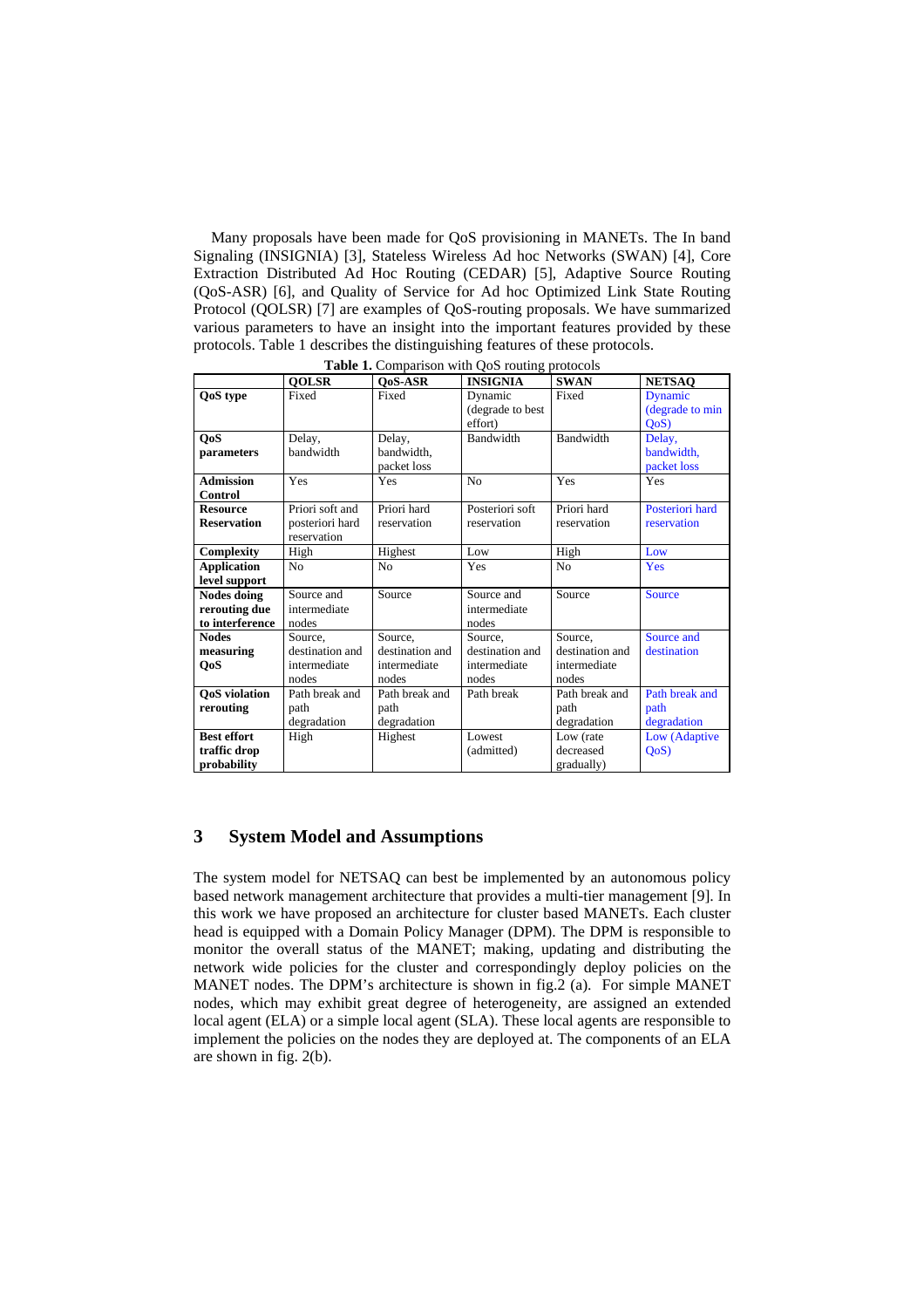

(a) DPM architecture for a MANET cluster head

**Fig. 1.** Management components for cluster head and normal MANET node

Many QoS policies are defined for various services. Each policy can be associated with specific types of applications or users or even to a specific user using specific application.

In order to provide QoS to specific application, NETSAQ algorithm is executed and dynamic QoS is provided to the specific traffic according to the policy. The application specifies a minimum acceptable and maximum allowed QoS values called  $b_{min}$  and  $b_{max}$  respectively. During adverse network conditions, at least  $b_{min}$  is satisfied but if the network state is good then a higher level of QoS is provided. Thus QoS depends upon the network state and is automatically adjusted. It is assumed that the nodes exchange information like packet loss ratio, delay and available bandwidth when building and maintaining their routing tables. This can be done through *hello messages* which most of the protocols exchange for making and updating their routing tables.

#### **3.1 Node Mobility and Interference Scenario**

Consider a network that provides services to users that belong to different groups such as special and ordinary groups. Now a MANET special user starts a video conferencing application. The QoS of the application can be violated due to: a) *mobility,* whenever the source, the destination or any intermediate node moves, the established QoS path can be broken, b) *interference or contention,* whenever the number of nodes around the QoS path increase considerably, interference increases and contention against wireless channels escalates. In both the situations there is a possibility of QoS degradation even if the resources were reserved beforehand. In either case, the alternative path is needed which can facilitate the required QoS provisioning. This phenomenon is inherent to MANETs, and cannot be eliminated.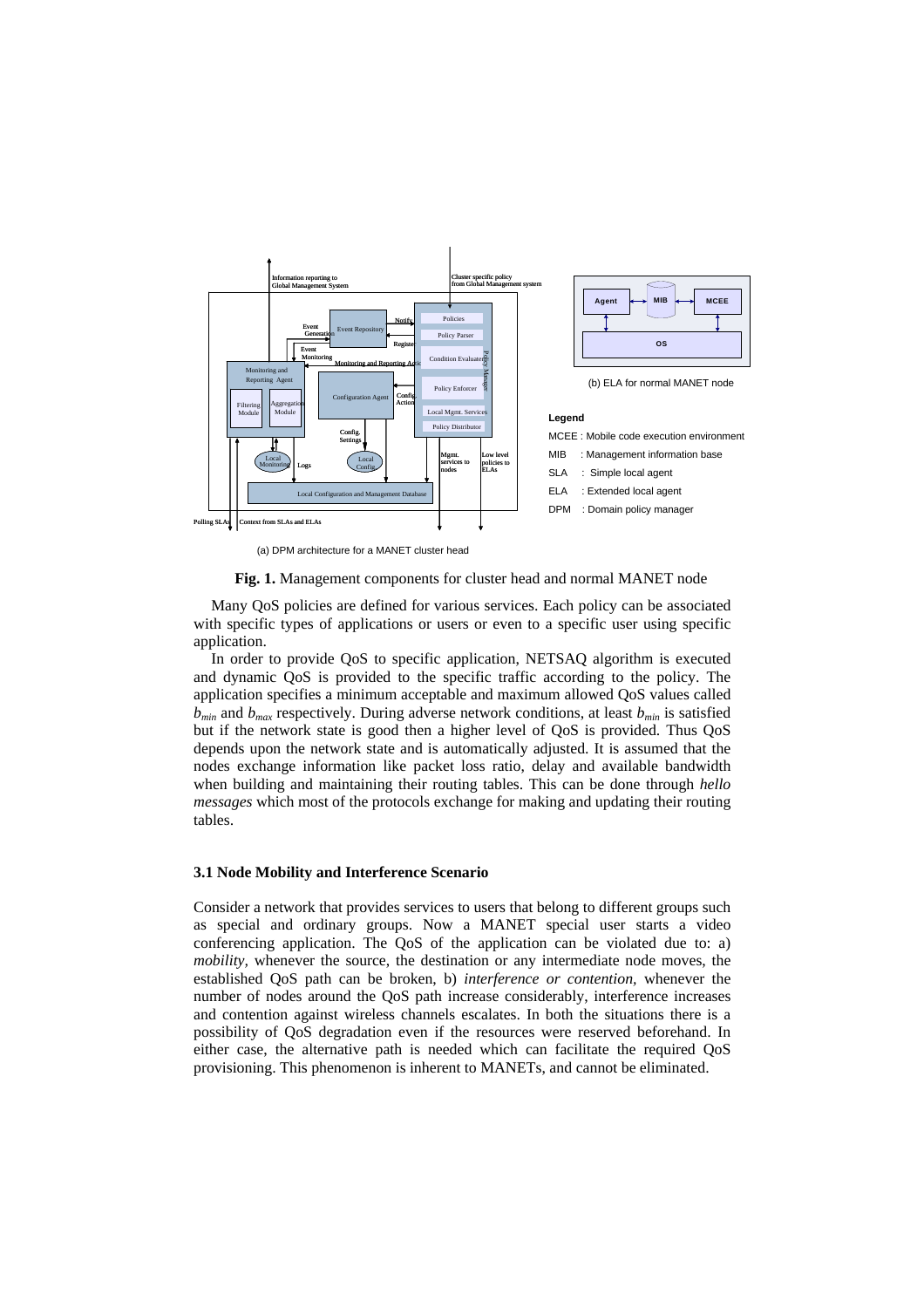#### **4 Network State Adaptive QoS Provisioning Algorithm**

In a network, that renders services to multiple user applications, some applications may spell their QoS. We assume that, any application that starts has certain QoS requirements with minimum and maximum  $\cos$  bandwidth constraints  $b_{min}$  kbps and *b<sub>max</sub>* kbps. In order to admit this application into the network, the average data rate of the network is checked. A bandwidth threshold *s*, based on network media access delay *D* and Packet Loss Ratio (*PLR*) is calculated for the application at the initiating node of the application. The resources are then marked along the path based on *s*, *i*, and if such bandwidth is not available then we use  $b_{min}$ . Once all the links along the path, from source to destination are covered, then we start the application flow. After the flow is established, resources can be reserved on intermediate nodes according to threshold *s*. This, posteriori reservation, is different from reserving the resources before starting the flow (priori reservation). Posteriori reservation eliminates the complexity and delay which is inherent to priori reservation and provides better response time to the application user. The application flow is re-routed if the end-toend bandwidth falls below the reserved resources for more than a specific time. The algorithm is depicted in fig. 4.

Lets *i* kbps be the initial averaged data rate over *t* sec

Set a threshold *s* kbps using network media access delay *D* and packet loss ratio *PLR*

 $s = max$  [ {1 - 0.5 (w<sub>1</sub> D + w<sub>2</sub> *PLR*)}  $b_{max}$ ,  $b_{min}$  *]* 

(Where  $w_1$  and  $w_2$  are the weights associated to *D* and PLR)

Reserve the bandwidth along the path on every node equal to *s* kbps

If *s* kbps bandwidth can't be reserved, reserve *i* kbps

If even *i* kbps bandwidth is not available, reserve  $b_{min}$  kbps

Reroute if the end-to-end QoS falls below the reserved resources for more than *t* sec

Calculate value of *s* before rerouting

New route is found with resources greater than or equal to *s* kbps

If no such path exists, find a path with resources greater than or equal to *i* kbps (only if *s > i* )

In the worse case, find a path with resources greater than or equal to  $b_{min}$  kbps

#### **Fig. 2.** NETSAQ algorithm

If the established path is broken due to link failure or mobility of any node(s), rerouting is done at the node where the path is broken. If this intermediate node can't find the QoS path, the next upstream node tries to find the path. If no QoS path can be established from the upstream node as well, source is notified to broadcast a new route request with  $b_{min}$  kbps and  $b_{max}$  kbps QoS constraints.

If the data rate for the application decreases than the reserved bandwidth for more than *t* sec, the destination will notify the source. It means all the intermediate nodes do not need to continuously monitor the data rate violations. Also, in case of interference, the source has a greater possibility to find new disjoint routes. The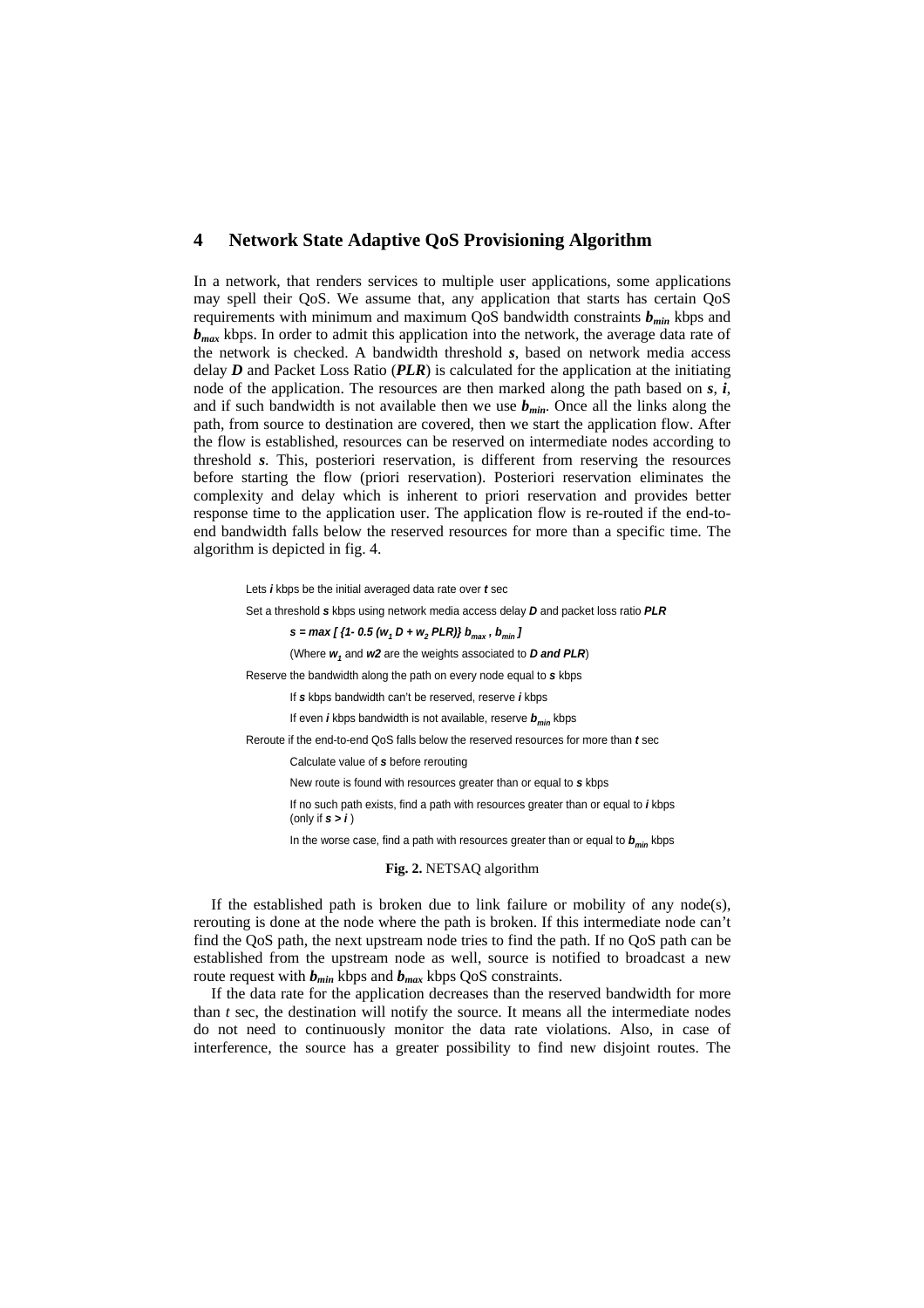routing agent at the source will then be invoked to find a new route with data rate > *s* kbps or  $> i$  kbps or  $> b_{min}$  kbps as it would be described in the policy.

MANET routing protocols may use link level acknowledgement (ACK) messages and a timeout period for link level connectivity information. In an area with dense population of nodes, hidden terminal problem can become quite significant. Due to hidden terminal problem and high contention, some nodes will not receive the link layer ACK packets from the neighboring nodes. When the timeout period expires, a node declares the link as broken, discards all ongoing communication packets and generates a route error message [10]. This causes the throughput to drop drastically. The communication resumes when a new path is found or the same path is eventually re-discovered. This instability problem is caused by fast declaration of link failures which is rooted at the link layer. The breaking and rediscovery of the path result in the drastic throughput oscillations. In order to avoid this problem, we extend the solution proposed in [11]. This solution uses a "don't-break before-you-can-make" strategy. This strategy is based on modifying the routing algorithm so that the routing agent continues to use the previous route for transmissions before a new route can be found. When the new route is found or the same route is eventually re-discovered, all nodes discard the previous route and switch to the new one (or the same one) for transmissions. An example for the explanation is shown is fig.3.

Let  $b_{\text{min}} = 50$  kbps,  $b_{\text{max}} = 100$  kbps,  $t = 1$  min,  $w_1D = 0.2$ ,  $w_2PLR = 0.3$  and i=65 kbps Then threshold s:  $s = \max \left[ \{1 - 0.5 \, (\text{w1 D} + \text{w2 PLR}) \} \, b_{\text{max}}, \, b_{\text{min}} \right]$ *s* = max [{1- 0.5 (0.2 + 0.3)} 100, 50] = 75 kbps Reserve the resources along the path equal to 75 kbps (*s*) Else reserve the resources equal to 65 Kbps *(i*) Otherwise reserve the resources equal to 50 Kbps (*b<sub>min</sub>*) If resources are reserved equal to 75 kbps when destination node receives data rate  $<$  75 kbps for 1 min It will notify the source Source will establish a new route with data rate > *s* kbps If no such route is available, a route with data rate > *i* or minimum bandwidth  $b_{min}$  condition will be set up If resources are reserved equal to 65 kbps when destination node receives data rate < 65 kbps for 1 min It will notify the source Source will establish a new route with data rate > *s* kbps If no such route is available, a route with data rate > *i* or minimum bandwidth  $b_{min}$  condition will be set up If resources are reserved equal to 50 kbps when destination node receives data rate < 50 kbps for 1 min

It will notify the source

Source will establish a new route with data rate > *s* kbps

If no such route is available, a route with data rate > *i* or minimum bandwidth  $b_{min}$  condition will be set up

**Fig. 3.** A numerical example for NETSAQ algorithm working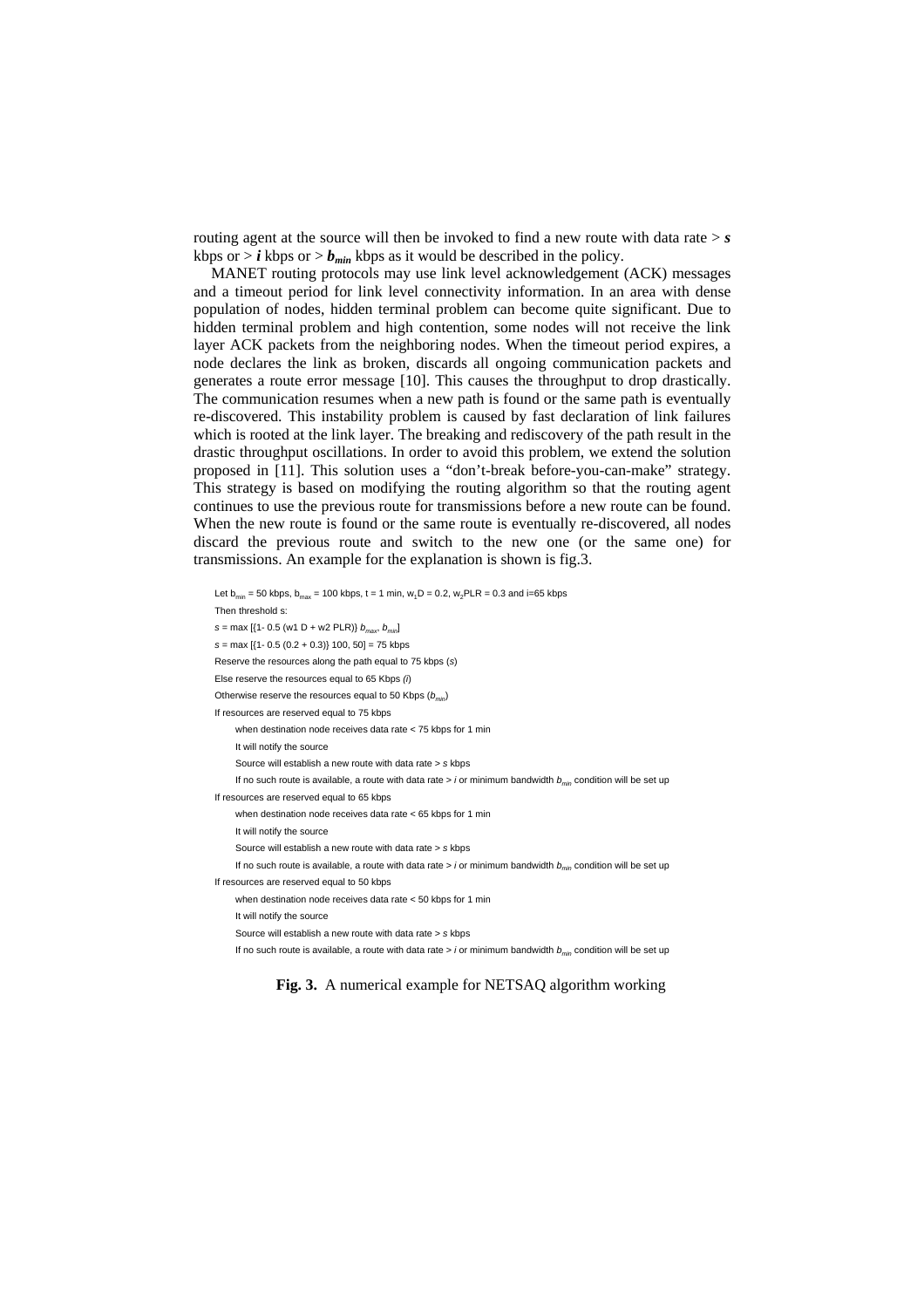### **5 Performance Evaluation**

The simulations is this section evaluate the suitability of the algorithm to support adaptive flows in a MANET under various conditions such as traffic, mobility, and channel characteristics. In particular, we evaluated system wide adaptation dynamics and the impact of threshold based rerouting mechanisms and mobility on end-to-end sessions.

We used OPNET simulator and the simulation environment consists of 20 Ad-hoc nodes in an area of 500m x 500m. Each mobile node has a transmission range of 300m and shares a 5.5 Mbps air interface between neighboring mobile nodes. The nodes follow the standard random waypoint mobility model with the maximum speed of 10m/s used. The underlying routing protocol is Dynamic Source Routing (DSR). We have used various application flows having different bandwidth requirements ranging from 90 Kbps to 320 Kbps. An arbitrary number of best effort flows are randomly generated to introduce different loading conditions distributed randomly throughout the network. These loading flows are dynamic in nature which helps analyze the adaptive behavior of NETSAQ.

We measure per-session and aggregate network conditions for a number of experiments that analyze adaptation, threshold based rerouting, and nodes mobility. We observe throughput, delay, packet loss, rerouting frequency and degradation, as the measures of system dynamics during the course.

#### **5.1 Adaptive Flows**

We measure the performance of two adaptive flows with User Datagram Protocol (UDP) and Transmission Control Protocol (TCP). Fig. 4 and 5 show flows with *bmax* values as 160 and 320 while  $b_{min}$  values are 90 and 160 respectively.



**Fig. 4.** Adaptive flow 1

Variable traffic load was generated at random nodes that caused the flows to be rerouted depending on the dynamic network conditions. Momentary QoS violations occurred due to rerouting but overall the flow kept its minimum bandwidth guarantee. We observed that the flow fluctuated between its maximum and minimum bandwidth constraints. Especially the flows under TCP fall below minimum bandwidth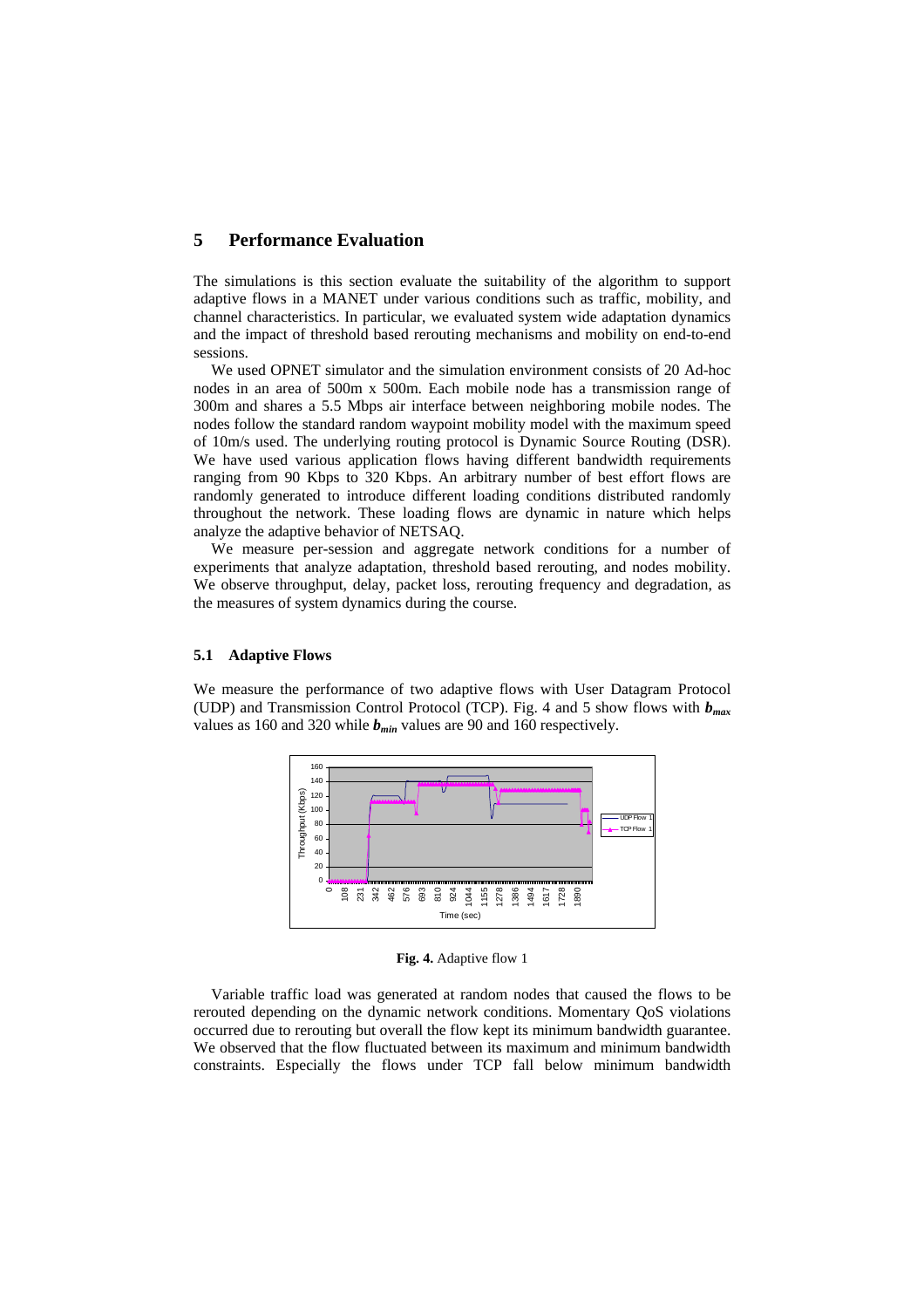

constraint at times. This is due to the TCP rate adjustment because of large network delay and packet loss.

**Fig. 5.** Adaptive flow 2

#### **5.2 Increasing Number of Nodes**

The simulation environment consists of 5, 10 and 15 ad hoc nodes in an area of 200m x 200m. Each mobile node has a transmission range of 100m and shares 1Mbps air interface between neighboring mobile nodes within that transmission range. Two video streams were introduced in the network with different QoS requirements. Stream 1 has minimum QoS requirement as 150 Kbps and maximum QoS requirement as 300 Kbps. Similarly, stream 2 has minimum QoS requirement as 40 Kbps and maximum QoS requirement as 100 Kbps. As we compare Fig. 6 and Fig. 7 it is obvious that NETSAQ adapts to the increasing number of nodes very well. As we increase the number of nodes from without any QoS mechanism, the interference and contention increase considerably and degrade the performances of both the streams.



**Fig. 6.** Increasing number of nodes with no QoS

The Fig. 7 shows NETSAQ adapts to the changing conditions and finds a route with a slightly decreased QoS value within the minimum and maximum QoS constraints for both the streams. NETSAQ reroutes both the streams to a lower QoS levels to cope up with the degrading network conditions, but when the loading traffic increases and saturates the network towards the end, only best effort QoS can be provided.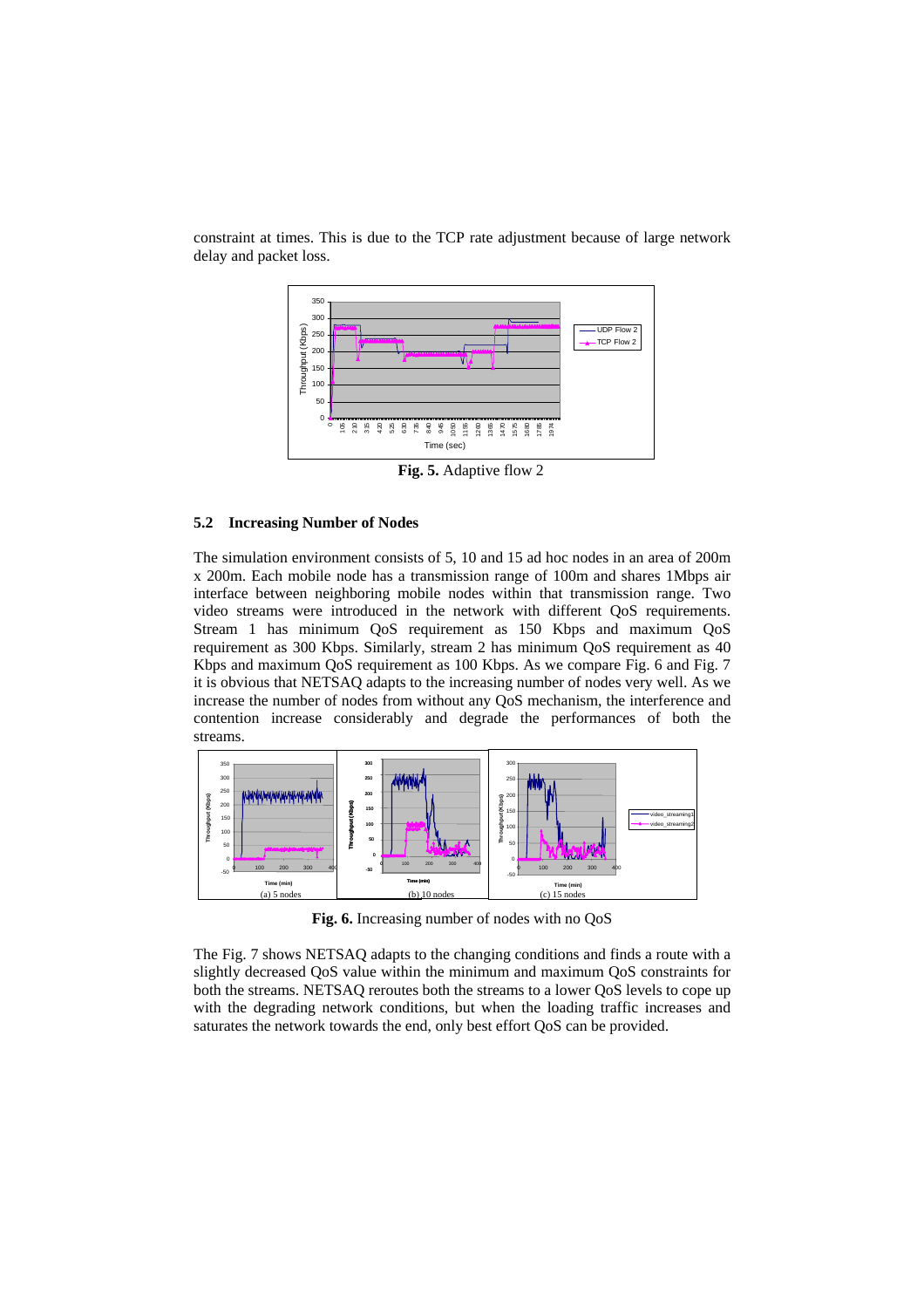

**Fig. 7.** Increasing number of nodes with NETSAQ

#### **5.3 Changing Transmission Rate**

We evaluated the performance under increasing transmission rates (by changing the air interface and increasing stream rates as well. The simulation environment consists of 15 ad hoc nodes in an area of 200m x 200m. Each mobile node has a transmission range of 100m. The transmission rate or air interface is changed from 1 to 2 and 5.5 Mbps. The comparison between Fig. 8 and Fig. 9 allows us to observe the way NETSAQ adapts to transmission rate variations.



**Fig. 8**. Different transmission and streaming rates with no QoS



**Fig. 9.** Different transmission and streaming rates with NETSAQ